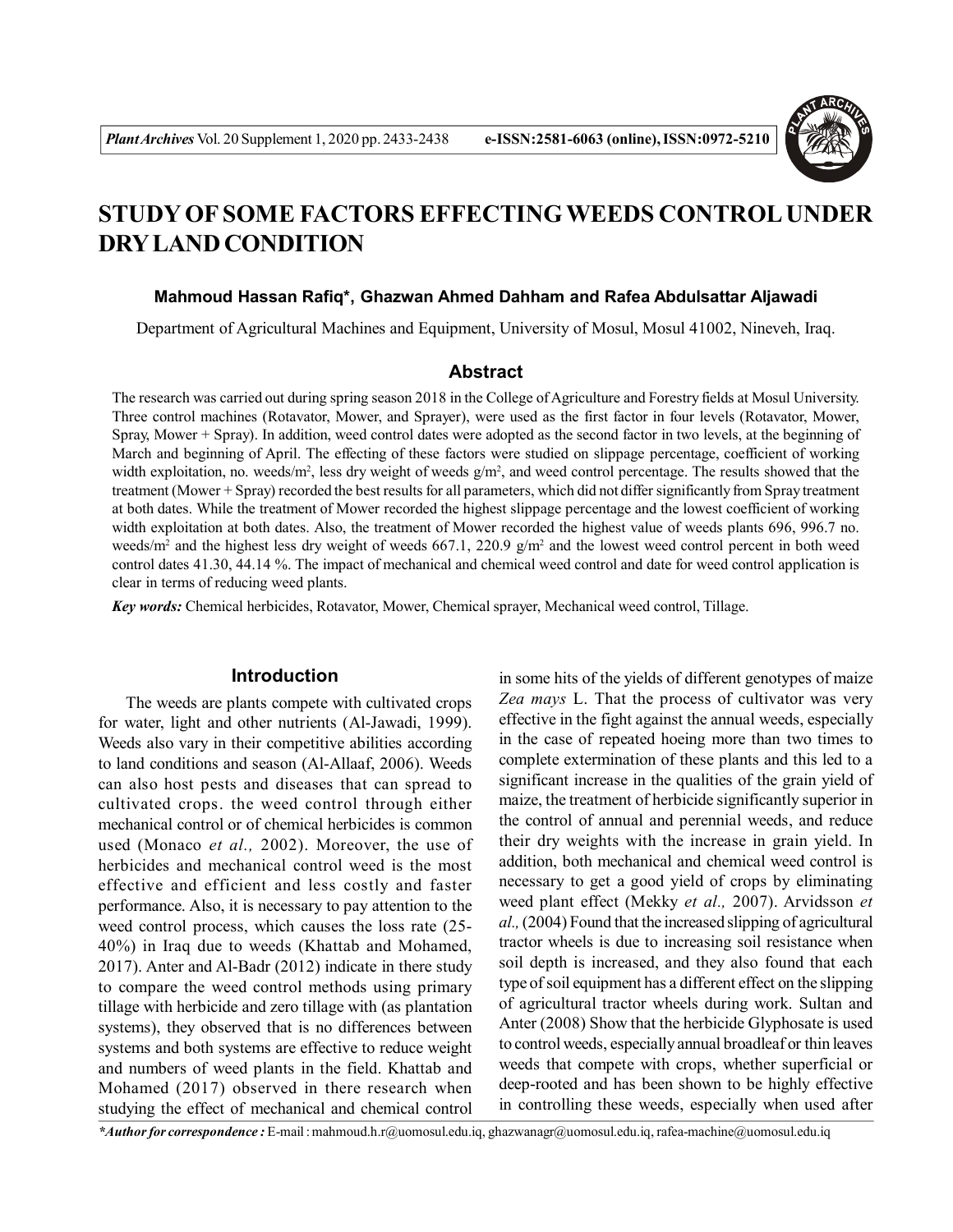ploughing.

## **Materials and Methods**

Field research was carried out at the Agriculture and Forestry college farm located in the northwest of the Mosul city in the season (2018-2019). The soil was claysilt, see table 1.

|  | <b>Table 1: Soil Texture</b> |  |
|--|------------------------------|--|
|--|------------------------------|--|

| Soil              | Value | Unit                 |
|-------------------|-------|----------------------|
| sand              | 18.3  | $\frac{0}{0}$        |
| silt              | 36.7  | $\frac{0}{0}$        |
| clay              | 45.00 | $\frac{0}{0}$        |
| Soil bulk density | 1.43  | (Mg/m <sup>3</sup> ) |
| Soil moisture     | 15.4  | $\frac{0}{0}$        |

The tractor model that used in the search was Goldoni 2WD, see table 2.

The data were statistically analysed according to Randomized Complete Block Design (RCBD) and results tested by Duncan multiple-range test. Where the first factor is application dates of weed control which was the beginning of March and April. While the second factor was the weed control machines with four-level (Rotovator, Mower, Spray, Mower + Spray and control treatment). Mower width working 120 cm and Rotavators width working 85 cm and Sprayer width working 85 cm, see Fig. 1.

Use in the experiment Glyphosate herbicide is a broad-spectrum systemic herbicide and crop desiccant, it is used to kill weeds, especially annual broadleaf weeds and grasses that compete with crops, the common name of the compound N-(phosphonomethyl) and an organophosphorus compound, specifically aphosphonate, which acts by inhibiting the plant enzyme 5 enolpyruvylshikimate-3-phosphate synthase. Which belonged to the chemical group (Aliphatics) and the

**Table 2:** Technical specification for the tractor used.

| <b>Type</b>              | Goldoni 10s                      |
|--------------------------|----------------------------------|
| Model                    | Professional two-wheeled         |
|                          | tractor 3200                     |
| Rated power              | $6.4$ KW/ $8.5$ HP               |
| Number of cylinders      |                                  |
| Nominal rate             | 3600 rpm                         |
| Cooling system           | Air                              |
| Gear                     | 4 normal, 4 low                  |
| Length (front bumper /   |                                  |
| rear handle bar)         | 1795 mm                          |
| Weight with wheels and   |                                  |
| rotary cultivator        | 153 Kg                           |
| Set of wheels $5.00x10"$ | Obtainable widths: 533mm -       |
| on adjustable disc       | 553mm- 621mm- 661mm              |
| Transmission             | Mechanical traction, with        |
|                          | endless screw and oil bath gears |

product under the brand names (Roundup, Glyphosate) (Monaco *et al.,* 2002).

The data of the studied properties were calculated through the following laws:

1- The less dry weight of the weeds  $(g/m<sup>2</sup>)$  and the number of weed (no. weeds/m<sup>2</sup>)

Use a wooden frame  $(0.25 \text{ m}^2)$  to determine the dry weight of the weed in each experimental unit, then multiply the number 4 to the square meter and according to the method used by (Al-Jawadi, 1999).

2- Weed control percent (%):

Weed control percentage was determined at the end of the season using the following equation and according to the method used by (Al-Jawadi, 1999).

Weed control percentage =



**Fig. 1:** Tractor (Goldoni) and control machines.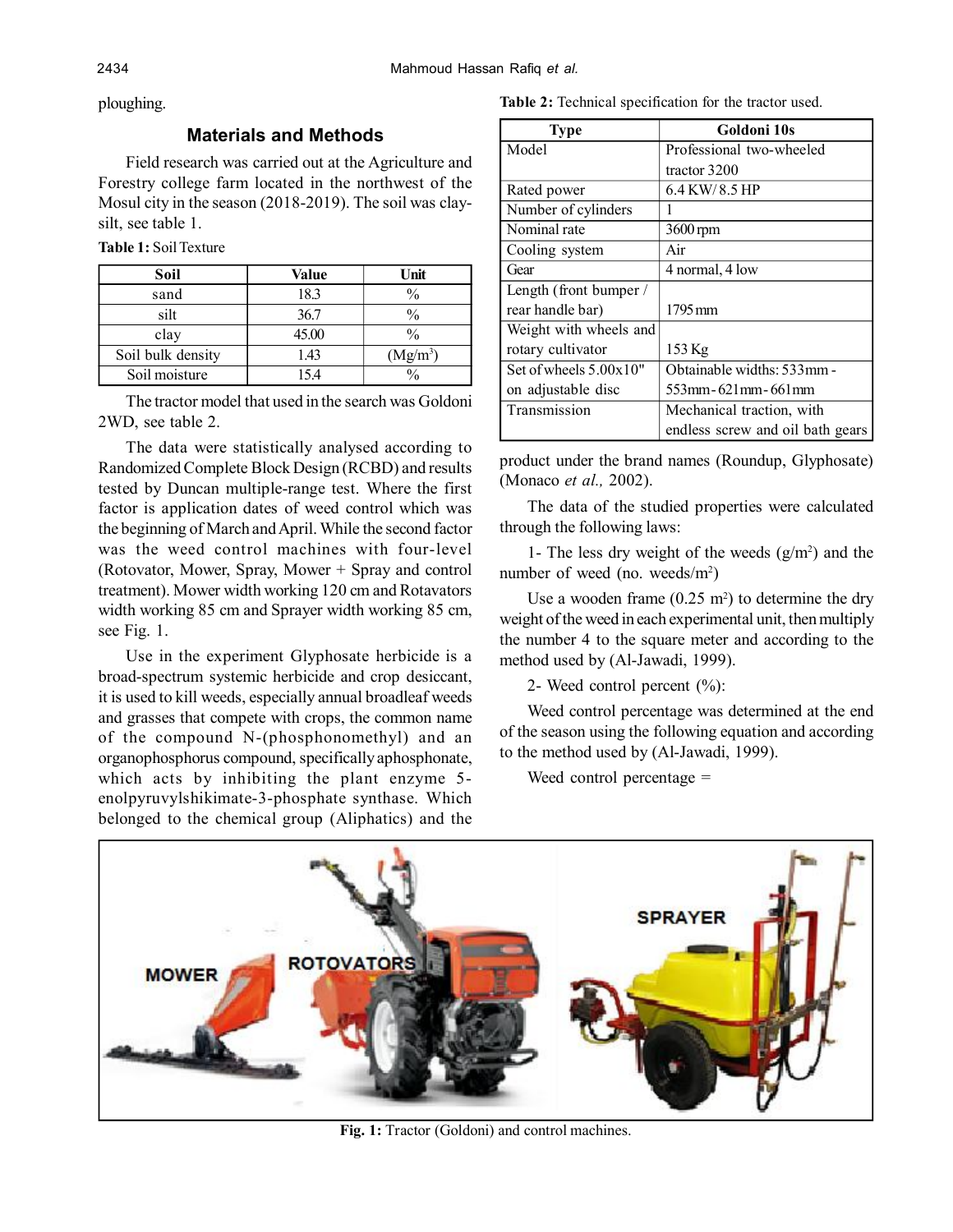*Weight of untreated weeds*  $(g/m^2)$ *Weight of untreated weeds*( $g/m^2$ ) – *Weight of treated weeds*( $g/m^2$ )

 $\times$  100

3- Coefficient of working width exploitation:

The operable exploitation factor is determined using the following formula (Dahham, 2012).

Weed control percentage =

 $(m)$  $(m)$ *theoretical work width m Actual working width m*  $\times$  100

4- Wheel Slippage percent (%):

Slippage percentage is calculated using the following equation (Al-Jawadi, 1999):

$$
\frac{Vt-Va}{Vt}\times 100
$$

Where  $\cdot$ 

 $S =$ Slippage percentage  $(\%)$ , Vt = Tractor unloaded  $(m/s)$  and Va = Tractor loaded  $(m/s)$ .

### **Results and Discussion**

## **Effect of the type of machine on the studied characteristics:**

The treatment using Rotavators recorded the highest wheel slippage percentage 9.01 %, while the treatment (Mower + Spray) achieved the lowest slippage percentage 1.51% which did not differ significantly from the treatment



**Fig. 2:** Effect of the type of machine on slippage percentage  $(\%).$ 

using Spray which reached 2.04 %, while the treatment using Mower recorded 5.07 %, which differed significantly from the rest of the treatments, see Fig. 2. This may be due to the fact that Spray is directly affected by the spraying process (spraying of the herbicide on the weed), While in Rotavators the process is by dealing with the soil directly and raised, which is a stressful process for the tractor because of soil resistance and sudden obstacles, which increases slippage percentage, this is consistent with (Arvidsson *et al.,* 2004).

Fig. 3 observed that the Spray treatment achieved the highest coefficient of working width exploitation view where it recorded 1.05 %, which did not differ significantly from both treatments (Mower + Spray) and Mower,



**Fig. 3:** Effect of the type of machine on the coefficient of working width exploitation  $(\% )$ .

where the results were 1.04 and 0.94 % respectively, while Rotavators was recorded the lowest coefficient of working width exploitation 0.88 %, which was not significantly different from the treatment using Mower 0.94 %. This may be due to the difference in the design work of the equipment.





**Table 3:** shows the significant differences between weed control treatments.

| Weed control      | <b>Slippage</b> | Coefficient of working   Number of |                    | Less dry          | Weed control |
|-------------------|-----------------|------------------------------------|--------------------|-------------------|--------------|
| treatments        | $percent\%*$    | width exploitation %               | weed/ $m^{2*}$     | weight $g/m^{2*}$ | percent %    |
| Rotavators        | 9.0133a         | 0.88350 <sub>b</sub>               | 217.3 <sub>b</sub> | $73.2$ bc         | 88.960 a     |
| Mower             | 5.0767 b        | $0.94500$ ab                       | 846.3 a            | 444.0b            | 42.720 b     |
| Spray             | 2.0417c         | 1.05167a                           | 132.7 <sub>b</sub> | 12.5c             | 97.342 a     |
| Mower+Spray       | 1.5150c         | 1.04167a                           | 297.3 <sub>b</sub> | 58.7 bc           | 91.223 a     |
| Control treatment |                 |                                    | 1214.0a            | 933.6a            |              |

The values that get the same letters are not significant at  $P \le 0.05$ .

\* The less value is the best.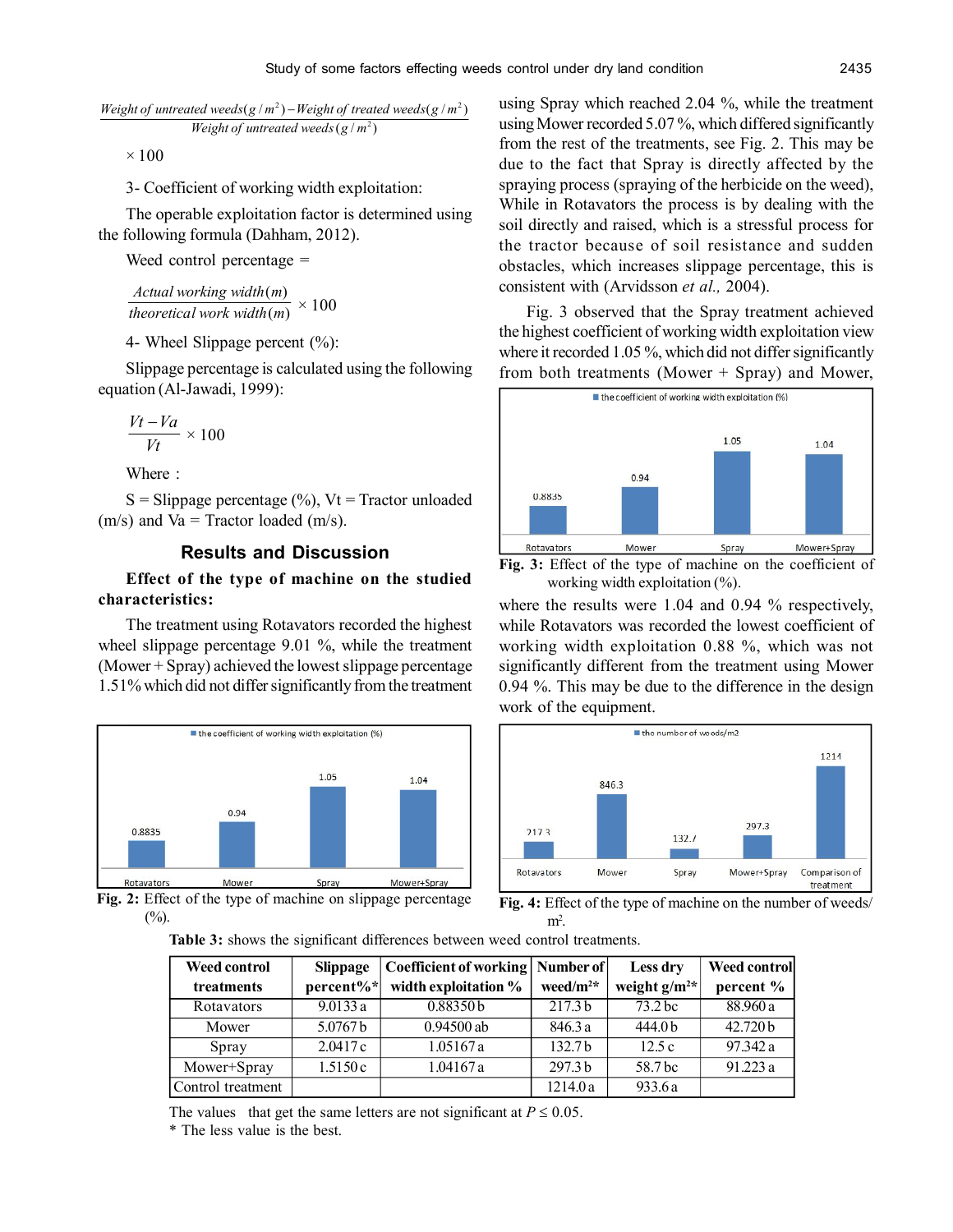Fig. 4 shows the significant superiority of the treatments (Mower + Spray), Rotavators and Spray on the comparison treatment where the results were 297.3,  $217.3$  and  $132.7$  no. weeds/m<sup>2</sup> respectively, while treatment using Mower which did not differ significantly from the comparison treatment were 846.3 and 1214 no. weeds/ $m^2$  respectively, which may be due to the fact that the weed in the soil is in difficult places to reach by Mower, which leads the control process through cutting the plant at a specified height without access to the weed which is at a lower level. While other transactions have access to the weed that is in difficult places such as having access weeds developing inside small grooves, which act as an impediment and guard her or be partially harmed.

Fig. 5 shows that all control treatments were Significantly surpassed comparison treatment, recording the highest dry weight of the weeds were  $933.6 \text{ g/m}^2$ , whereas the treatment using Spray recording the lowest dry weight of the weeds was  $12.5$  g/m<sup>2</sup> which did not differ significantly from both treatment (Mower + Spray) and Rotavators the results were 73.2 and 58.7  $g/m<sup>2</sup>$ 



**Fig. 5:** Effect of the type of machine on the less dry weight of weeds g/m<sup>2</sup>.

respectively .while the treatment using Mower recording the highest dry weight of the weeds were  $444$  g/m<sup>2</sup>. This confirms what was stated in the previous paragraph Mower complete the work control through cutting the plant at a specified height without access to the weed which is at a lower level. While other transactions have access to the weed that is in difficult places such as having access weeds developing inside small grooves, which act as an impediment and guard her or be partially harmed.

Fig. 6 illustrates that all Spray, Mower + spray and Rotavators recorded the highest values of the weed



**Fig. 6:** Effect of the type of machine on the weed control percentage%.

control percentage where the results were 97.342, 91.223, and 88.960 % respectively, while the treatment of Mower was recording lower weed control percentage 42.720 % which differed significantly from the rest of the treatments.

## **Effect of the dates on the studied characteristics:**

Table 3 shows that there is no significant effect of control dates on each of the following characteristics (slippage percentage, coefficient of working width exploitation, number of weed /m<sup>2</sup>, weed control percentage %). Which confirms the inability to adopt the number weeds, to know treatment efficiency in control because of variation weeds growth, and therefore the difference in the competitive effect of the crop is based on the less dry weight, which expresses the representative efficiency of plant growth (Sultan and Al-allaaf, 2010). While there was a significant effect of control dates in the lowest dry weight of the weed  $g/m^2$ , the beginning of April recorded the lowest dry weight of the weed the results were 151.6 and  $457.2$  g/m<sup>2</sup>, respectively. This agrees with what Boström and Fogelfors (1999) referred to that it is important to select the control date so that it can affect the existing weed to get for good control.

### **Effect of the interaction between the type of machine and dates on the studied characteristics:**

Table 4 indicates the superiority of the treatment using (Mower + Spray) with both dates in giving the lowest values slippage percentage of 1.45 % and 1.57 % respectively, which did not differ significantly from the treatment using Spray at both dates were 2.05 and 2.03 % respectively, as also noticed that the treatment using

**Table 3:** shows the significant differences between weed control treatments.

| Date of Weed<br>control application | Slippage | Coefficient of working   Number of   <br>$percent\%^*$ width exploitation % | weed/ $m^{2*}$ | Less dry<br>weight $g/m^{2*}$ | <b>Weed control</b><br>$percent$ % |
|-------------------------------------|----------|-----------------------------------------------------------------------------|----------------|-------------------------------|------------------------------------|
| Beginning of March                  | 4.65a    | l .00 a                                                                     | 473.1 a        | 457.2a                        | 80.725 a                           |
| Beginning of April                  | 4.16a    | 0.95a                                                                       | 610.0a         | 151.6 <sub>b</sub>            | 79.398 a                           |

The values that get the same letters are not significant at  $P \le 0.05$ .

\* The less value is the best.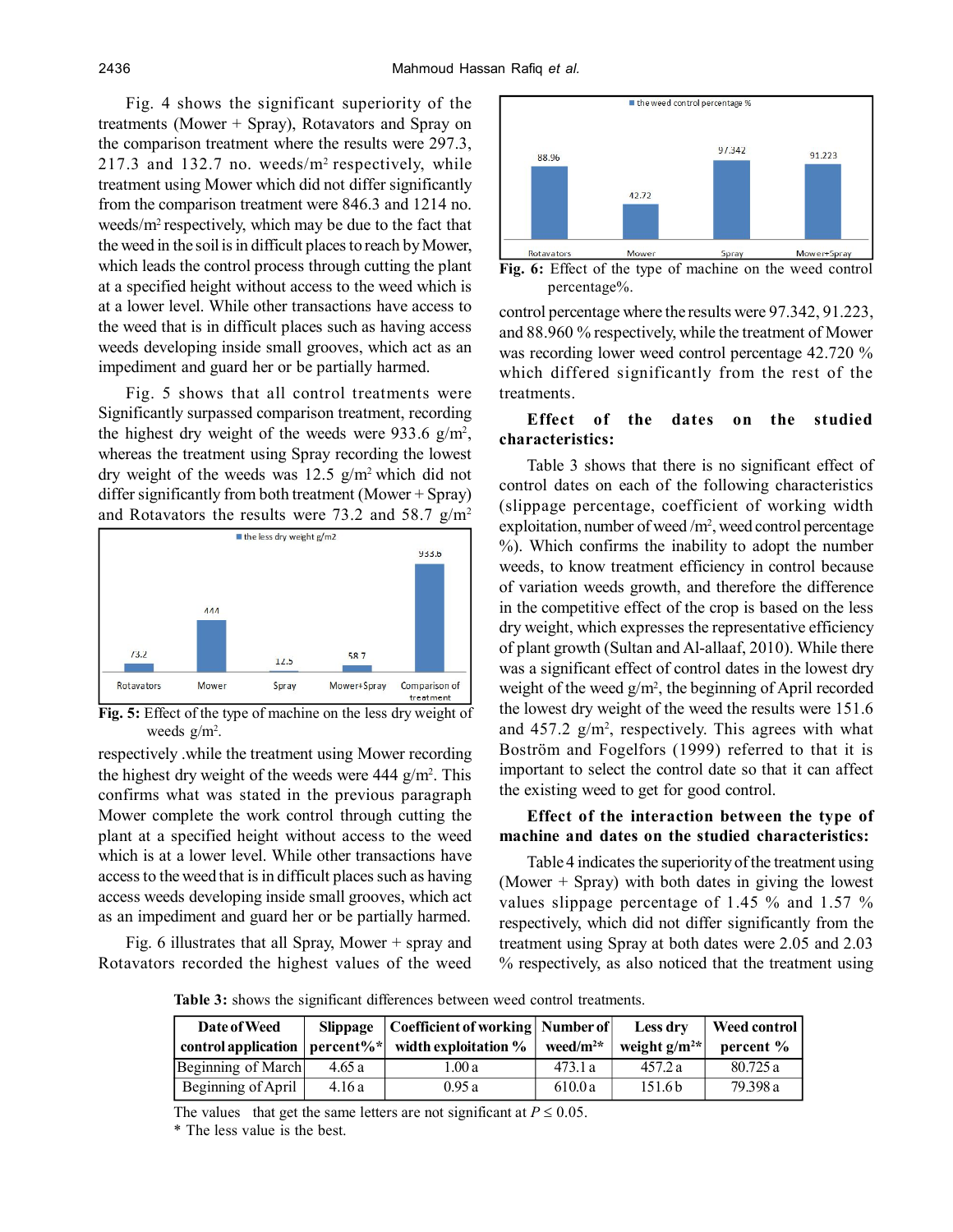| Date of Weed        | <b>Weed Control</b> | <b>Slippage</b>   | <b>Coefficient of working</b> | Number of           | Less dry            | <b>Weed control</b> |
|---------------------|---------------------|-------------------|-------------------------------|---------------------|---------------------|---------------------|
| control application | treatment           | percent%*         | width exploitation %          | weed/ $m^2$ *       | weight $g/m^{2*}$   | percent %           |
| Beginning of March  | Rotavators          | 9.31a             | 0.96ab                        | 162.7c              | 93.9 <sub>bc</sub>  | 90.84a              |
|                     | Mower               | 5.81 <sub>b</sub> | $0.94$ ab                     | $696$ abc           | 667.1 <sub>b</sub>  | 41.30 <sub>b</sub>  |
|                     | Spray               | $2.05$ cd         | 1.05a                         | 149.3c              | 11.8c               | 98.66 a             |
|                     | Mower+Spray         | 1.45d             | 1.04a                         | 286.7 <sub>bc</sub> | 86 bc               | 92.10a              |
|                     | Control treatment   |                   | 1070.7 a                      | 1427.1 a            |                     |                     |
| Beginning of April  | Rotavators          | 8.71 a            | 0.80 <sub>b</sub>             | $272$ bc            | 52.5 bc             | 87.08 a             |
|                     | Mower               | 4.34 bc           | $0.94$ ab                     | 996.7 ab            | 220.9 <sub>bc</sub> | 44.14 b             |
|                     | Spray               | $2.03$ cd         | 1.04a                         | 116c                | 13.2c               | 96.03a              |
|                     | Mower+Spray         | 1.57d             | 1.04 a                        | 308 <sub>bc</sub>   | 31.3c               | 90.34a              |
|                     | Control treatment   |                   | 1357.3 a                      | 440.1               | bc                  |                     |

**Table 3:** shows the significant differences between weed control treatments.

The values that get the same letters are not significant at  $P \le 0.05$ 

\* The less value is the best.

Rotavators differed significantly from both treatments using (Mower  $+$  Spray) and Spray on the second date, where the lowest coefficient of working width exploitation was 0.80 %, Either the rest of the treatments did not show a significant difference between them in both dates. Either for the number of weeds/ $m<sup>2</sup>$ , all the treatments were excelled significantly on comparison treatment in both dates recorded the lowest number of weeds/m<sup>2</sup>, Except for the treatment using Mower which did not differ significantly from the comparison treatment at both dates where the treatment using Spray recorded the lowest number of weed/ $m^2$  in the two dates 149.3 and 116 no. weeds/m<sup>2</sup> respectively. The table also shows the superiority of all the treatments of Rotavators, Mower, Spray and (Mower  $+$  Spray) with the first date on the treatment of the comparison in their recording the lowest dry weight of the weed  $g/m^2$  where the results were 93.9, 667.1, 11.8 and 86  $g/m^2$  respectively, While there was no significant difference between all treatments with the comparison treatment on the second date. The table also indicates that the treatment of mower recorded the lowest value of the weed control percentage in the first and second dates where the results were 41.30 and 44.14 % respectively which differed significantly from the rest of the treatments in both dates, While the rest of the treatments did not differ significantly in terms of weed control percentage on both dates.

#### **Conclusion**

According to the statistical analysis it is clear that Rotovator record high value of slippage. Soil tillage equipment causes an increase in wheel slippage due to soil resistance to penetration during tillage. The coefficient of working width exploitation clarify that the high value was illustrated with Spray treatment. Furthermore, this is because some of the pesticide spray is fly by the

pressure of the pesticide spray itself, which in turn increases the width of the spray treatment. Through the results both variables which are number of weed plants/  $m<sup>2</sup>$  and less dry weight of weed plants  $g/m<sup>2</sup>$ , are similar for both application dates of weed control and weed control machines. The best results can be seen with Spray treatment, Mower + Spray and Rotovator as well. While the Mowing treatment record low values for weed control machines at the both application dates of weed control. The resone is that the Mowing process did not kill the weeds plants in good way. Moreover, the weed plants were able to resume growth even when it get some damage. Thus it is necessary to uproot, cut or overturn the weeds to ensure its elimination.

#### **Recommendation**

Authors' recommend to do more tests in another two season to establish the results of these weed control machines at different application dates for weed control. In addition, adopt more field experiments in the presence of an economic crop to see the impact of both the applied weed control dates and weed control machines on the final yield.

#### **References**

- Al-Allaaf, K.E.A.K. (2006). Comparison Performance of Different Systems of Mechanization for Weed Control Under Fallow Area. University of Mosul.
- Al-Jawadi, R.A.M.N. (1999). Effect of different plowing systems on fuel consumption and weed control in dry land farming. University of Mosul.
- Anter, S.H. and M.S.J.A.B. (2012). Effect of Tillage systems and Chemical herbicides on the Control of weeds in Wheat Crop. *Journal of Kirkuk University of Agricultural Sciences*, **3(2):** 89–110.
- Arvidsson, J.T.K.K.G. (2004). Specific draught for mouldboard